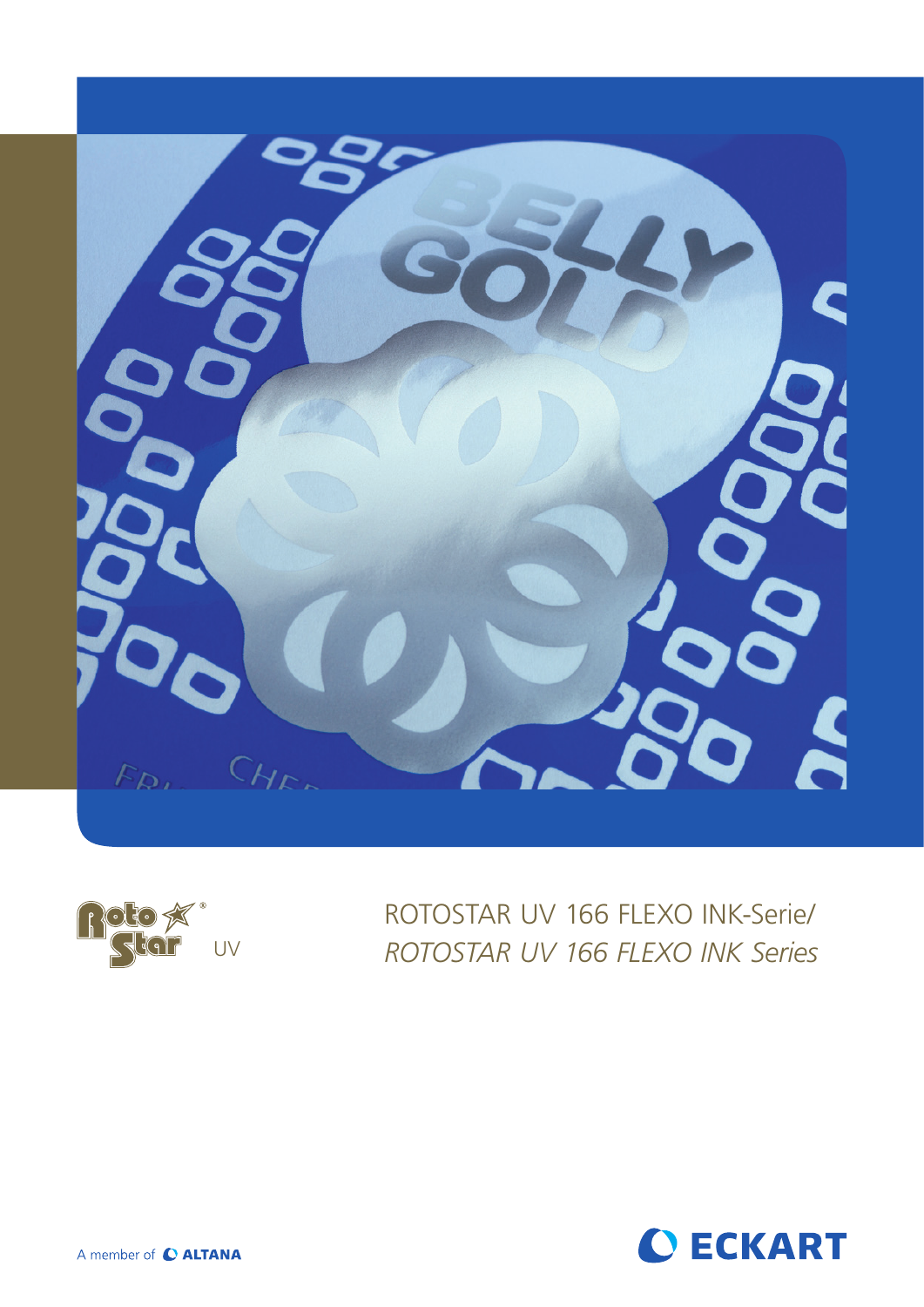## **O ECKART**



## ROTOSTAR UV 166 FLEXO INK Regulatorisch vorausblickend, metallisch hochglänzend, schnell trocknend / *High Metallic Shine, Fast Drying, and One Step Ahead of the Regulatory Game*

Als Mitglied von EuPIA (European Printing Association) wirkt ECKART intensiv bei der Erstellung von Richtlinien zum Verbraucherschutz mit. Bei unseren Produkten legen wir höchsten Wert auf Sicherheit und auf die Erfüllung regulatorischer **Standards** 

Wir reagierten auf den momentan vorherrschenden regulatorischen Druck auf Irgacure® 369 und chemisch analoge Photoinitiatoren wie Irgacure® 379 mit der Entwicklung einer Reihe ganz neuer UV-Flexodruckfarben ohne diese Substanzen: ROTOSTAR UV 166 FLEXO INK.

Damit möchten wir unseren Kunden die Möglichkeit bieten, diese Produkte frühzeitig für ihre Anwendungen zu testen.

Das leafing-Druckfarbenportfolio von ROTOSTAR UV 166 FLEXO INK umfasst eine breit gefächerte Palette an verschiedenen Goldfarbtönen und einer Silberschattierung - analog zu den entsprechenden PANTONE®-Metallicfarben.

Selbst bei hohen Maschinengeschwindigkeiten konnten wir keinerlei Verlust an Farbstärke und Brillanz feststellen. Weitere technische Vorzüge dieser neuen UV-Flexodruckfarben sind die ausgezeichnete Verdruckbarkeit, ihre schnelle Trocknung sowie ihr ideales Benetzungs- und Schäumungsverhalten.

Wir empfehlen ROTOSTAR UV 166 FLEXO INK in erster Linie für den Etikettendruck, für flexible Verpackungen und Faltschachteln. Als Substrate sind Papier, Karton und Folien ideal geeignet.

*As a member of EuPIA (European Printing Association) ECKART works intensively on the creation of consumer protection guidelines. When it comes to our products, safety and compliance with regulatory standards take top priority.* 

*We responded to the current regulatory pressure surrounding Irgacure® 369 and other photoinitiators with a similar chemical composition, like Irgacure® 379, by developing a series of entirely new UV flexographic inks without these substances: ROTOSTAR UV 166 FLEXO INK.* 

*And we would like to give our customers the chance to get in early and try these products out on their own applications now. The ROTOSTAR UV 166 FLEXO INK leafing printing inks cover a broad palette of different gold and silver shades much like the corresponding PANTONE® metallic colors.* 

*We could not detect any loss of color intensity or brilliance, even when machine speeds were high. Other technical highlights of these new UV flexographic inks include their exceptional runability, quick drying action, and ideal wetting and foaming properties.* 

*We especially recommend ROTOSTAR UV 166 FLEXO INK for label printing, flexible packaging, and folding cartons. Paper, cardboard, and film are ideal substrates.*